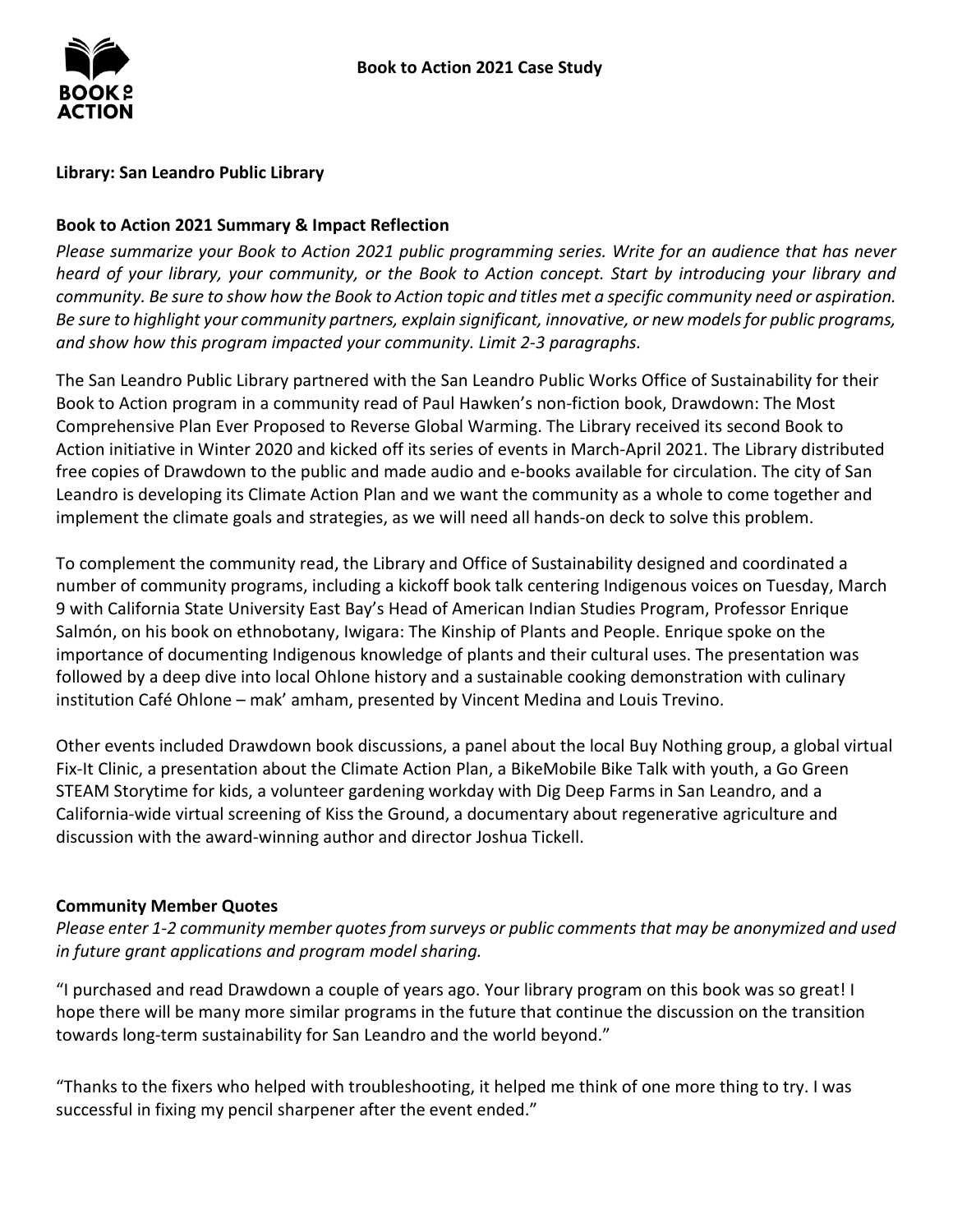### **Impact on Professional Development**

 *What professional takeaways would you share with others looking to improve community engagement with adults & intergenerational groups? Please summarize how participating in the Book to Action 2021 initiative impacted you and your team's professional development. As a result of participating in this program, what skills did you or your team learn?* 

 to work and get better at. Being comfortable with the technology that allows teams to work more cohesive is a very good skill to have. We got more comfortable with Zoom and OneDrive. We got input from multiple staff members from different divisions about our project and being able to include more staff, to listen to their opinions was also a great professional takeaway. This was my first time partnering with another city department for a project and it's important to look at your larger organization to find potential partners so that you can have Being in the times of COVID collaboration is very important. Slack was a tool that was very helpful and that I got a bigger impact in your community.

#### **Final Words of Advice**

*What brief bit of advice (1-2 sentences) would you give to library staff members interested in coordinating a Book to Action or similar community engagement series for adults and intergenerational groups in their community?* 

 Look at your yearly calendar and look for any conflicts with other projects, big events, grants, etc. that may use up a lot of your time. Be flexible.

 **Total # Programs:** 10 **Total Attendance at Programs:** 154

 *File Name: BTA 2021 San Leandro Library Image 1.jpg*  **Book to Action Images: Please attach 1-2 images (.jpg or .png files only) that best represent your Book to Action 2021 series** *Sample* 

**Image 1 File Name:** BTA 2021 San Leandro Library image 1 **Image 1 Caption:** Book To Action 2021 San Leandro Library Promo **Image 2 File Name:** BTA 2021 San Leandro Library image 2 **Image 2 Caption:** Book To Action 2021 San Leandro Library volunteer event

**Book to Action Program Coordinator Name & Title:** Armando Rivera, Senior Librarian **Contact:** arivera@sanlenadro.org / 510-577-3978

# **May others contact you with questions?** X Yes ☐ No

 *the [U.S. Institute of Museum and Library Services](http://www.imls.gov/) under the provisions of the Library Services and Technology Act, California Center for the Book is a program of th[e California Library Association,](http://www.cla-net.org/) supported in whole or in part by administered in California by the [State Librarian.](http://www.library.ca.gov/)*